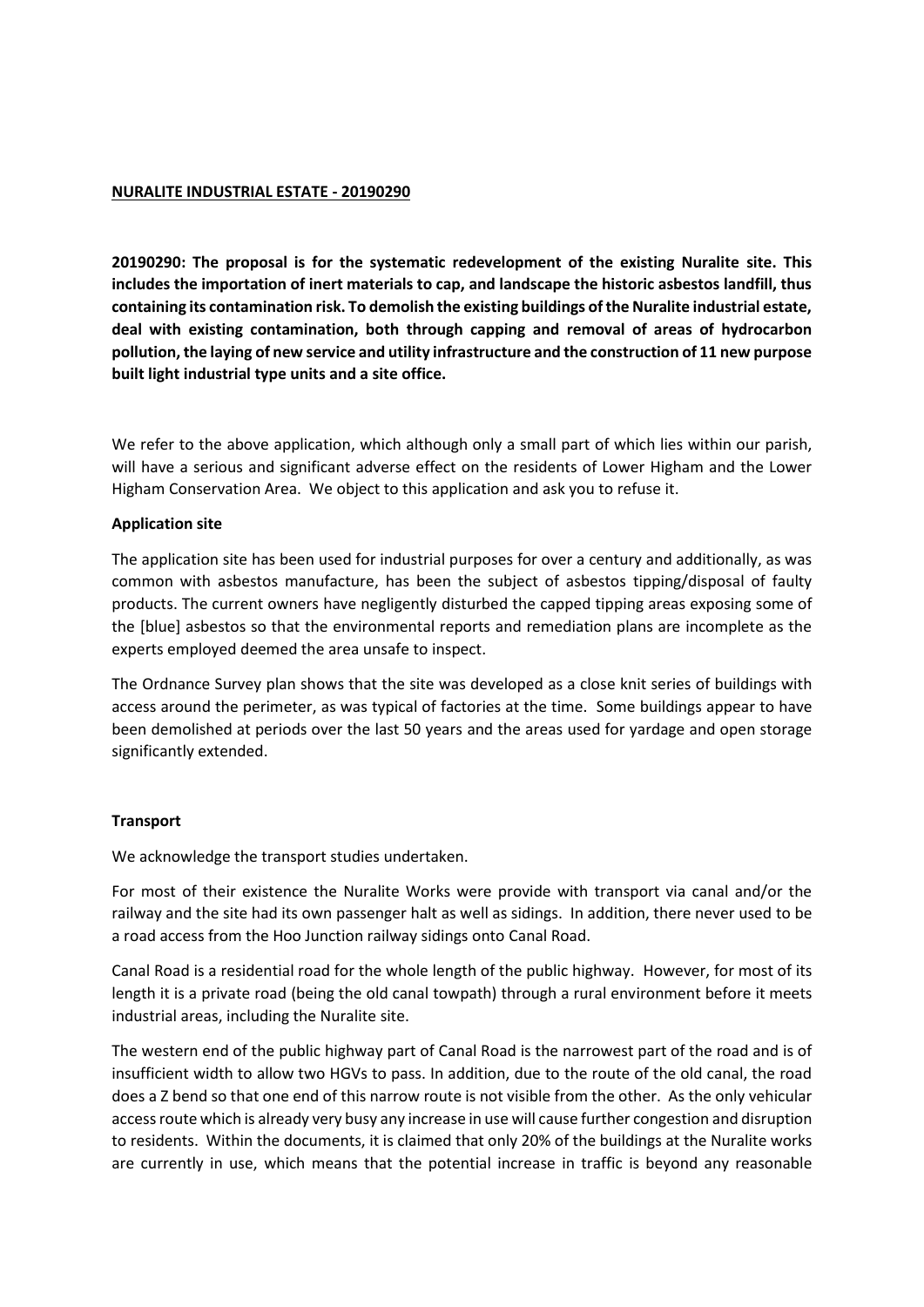expectation of the roads in Lower Higham to cope. The amount of traffic already regularly results in traffic jams caused by the inability of traffic to enter or leave Canal Road. In addition to which the fact within 100 metres at the junction of Gore Green Road and Lower Rochester Road both roads are only about 3 metres wide means that there is a second bottleneck close to the first. To bring the whole of the Nuralite site back into use when the current use of most of it seems to have been abandoned will result in an unacceptable intensification of traffic on the highways. This is shown by the projections in the Traffic Assessment documents as having an unacceptable noise effect on the dwellings in Canal Road and those by the junction at the eastern end of Canal Road. The number of vehicles is projected to rise from the current observed levels of 40-50 an hour for most of the day to about 140 an hour with a peak of about 170 an hour roughly 3.5 times the current level of use, once construction works are completed.

During the construction phase, the number of vehicles is much higher due to the projected average of "686 daily two way trips", 420 of them being HGVs (January 2020 Construction Traffic Management Plan(CTMP)). This is totally unacceptable and no mitigation measures in Canal Road can justify this increase. All materials coming into or leaving the site should be by rail. In addition, the CTMP makes it clear that these will be spread during the day from 6am to 8pm. This is too long. For residents to be able to sleep and enjoy their leisure time, traffic should be limited to 07:00 to 18:00.

The proposed traffic light control of the narrowest part of the public highway part of this road will cause further disturbance to residents. At present due to insufficient off street parking some residents and their visitors have no alternative to park on the road. This effectively narrows the road to a single lane. There is no indication that any consideration has been given to the adverse effect on residents and how to mitigate this.

Since the traffic studies were undertaken, Medway Council have granted planning consent for the construction of major housing developments at Cliffe Woods totalling over 300 dwellings. The traffic studies for these show a significant increase in traffic converging on Lower Higham, mainly using Lillechurch Road, Gore Green Road. There needs to be a serious review of the cumulative effects of all the piecemeal developments affecting Chalk Road/Chequers Street and Lower Rochester Road including other developments in Shorne, as well as the projected increase in traffic on Gore Green Road.

Residents in Lower Higham, particularly in Chequers Street, Church Street, Canal Road and Lower Rochester Road are already greatly inconvenienced by the industrial uses along Canal Road. The increase in traffic and the proposed construction of a roundabout will both adversely affect their living environment. In addition, the roundabout is likely to increase the time traffic is stationary increasing air pollution at this junction, as well as noise as all traffic slows/stops and the accelerates away again.

In addition, the roundabout design removes an established tree and does not seem to allow for HGVs and agricultural vehicles coming from Church Street into Canal Road. The road narrowing in this area will again reduce the area which residents who have no off street parking have available to park vehicles. The proposals make no attempt to address this significant adverse effect on parishioners. In addition, despite the current "ghost island markings, the full width of the road is currently used so narrowing the road on the south east side is likely to hinder movement. This junction regularly floods and as part of any works, the drainage needs to be improved.

Higham village already suffers from a significant number of light (and some heavy) goods vehicles using School Lane and Forge Lane or Villa Road instead of Lower Rochester Road Chequers Street,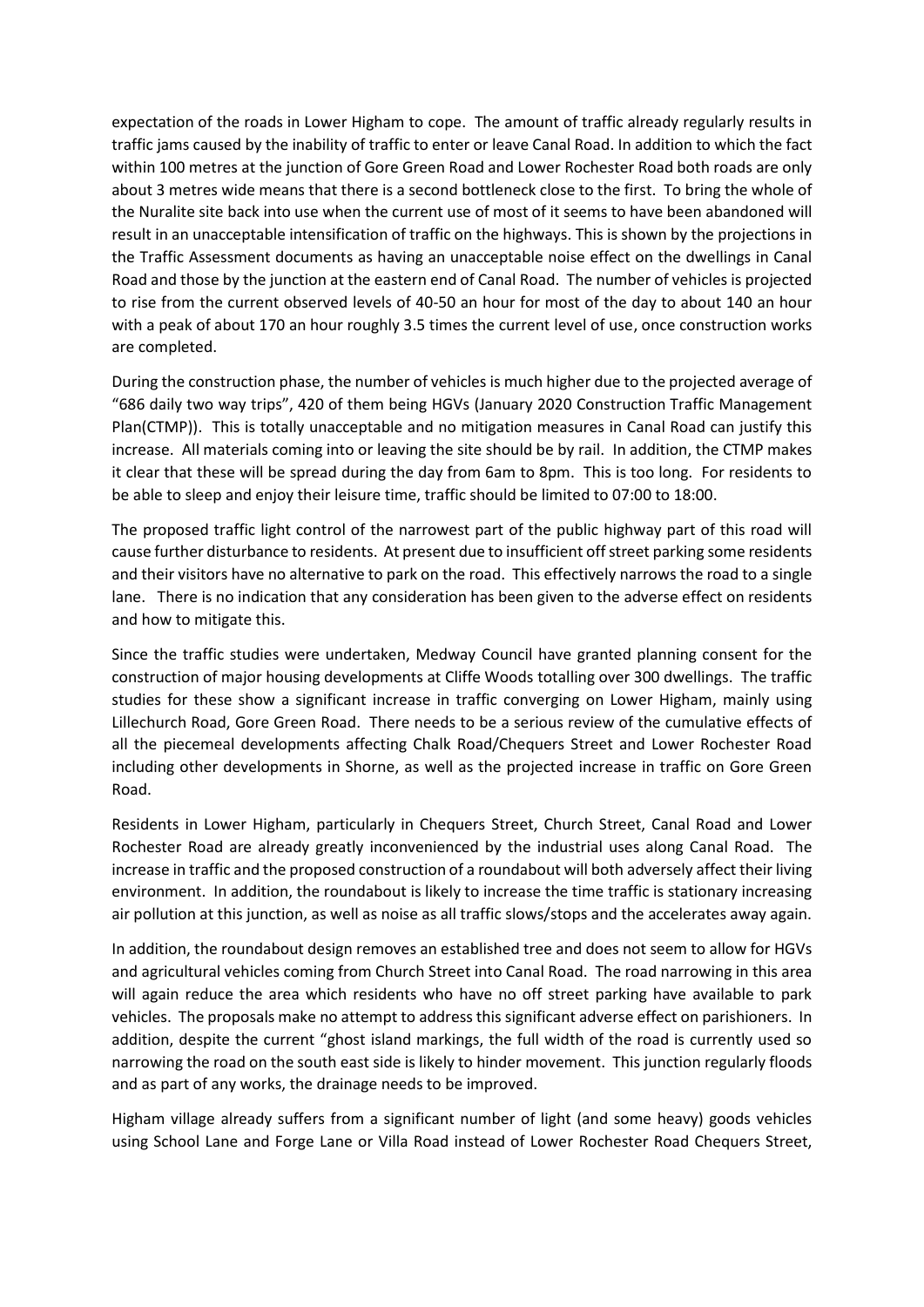which brings congestion into the village and outside the school, where parents parking at school times reduce the width to a single lane.

The studies appear to ignore the affect that any increase in traffic will have on National Cycle routes 1 and 179. Route 1, which runs from the north of Scotland to Dover and is strategically important, run from Gravesend along the canal towpath as far as the Nuralite Works, then along Canal Road and from Lower Higham along the Lower Rochester Road and then via Two Gates Hill to Town Road which it crosses at Mockbeggar and continues along Bunters Hill Road. This crossing of Town Road is difficult enough in a car and even more difficult on a bicycle or on foot. Route 179 runs from Lower Higham along Gore Green Road and then Buckland Road. All these roads, as well as Lillechurch Road are typically 4-5 metres in width but sometimes as narrow as 3 metres. At various points larger vehicles have eroded the verges/banks so that they can pass. Any increase in traffic on these roads will be to the detriment of cyclists and existing users.

The junction of the Lower Rochester Road and the B2000 (Town Road/Lower Rochester Road) is difficult to use in the rush hour, especially when turning right towards Wainscott and Strood. The increasing traffic on this road, when couple with the projected increase from this development means that there should be improvements to this junction. A 2016 study for Medway Council suggested that in the AM peak hour, over 70 vehicles, including heavy vehicles turn right onto the B2000 from Higham at this junction. The amount of traffic using the Lower Rochester Road from Higham had, pre Covid 19 increased significantly since 2016.

Residents of dwellings already comment on the vibration they experience inside their homes from passing heavy traffic (most buildings are over 100 years old). An increase of 420 HGVs a day will make this intolerable.

The Lower Rochester Road is a dedicated lorry route to a number of industrial areas within Higham and Shorne, as well as Network Rail's infrastructure maintenance facilities and sidings at Hoo Junction on the Shorne/Higham boundary. Roads through Lower Higham are narrow and also congested. They are not capable of taking addition traffic without significant widening and junction improvements. Roads in Lower Higham, including Canal Road, Lower Rochester Road, Gore Green Road and Lillechurch Road are also used by numerous horse riders and pedestrians and there is already conflict between them and cyclists on the one hand, and motorised traffic, including articulated lorries on the other.

Increasing traffic flows on Lillechurch Road, Gore Green Road and Lower Rochester Road will have an adverse effect on the residents of these roads and business situated on them. Currently there is traffic congestion on Gore Green Road, which at its southern end is only one vehicle wide and for a lot of its length until east of Gore Green, is not off sufficient width to allow two cars to readily pass each other. Despite the fact that the ATC shows buses rarely using this road, it is a bus route for services buses, as stated elsewhere in the documents prepared by RSK , and also for school buses. This error must bring into question the accuracy of the data and thus reports prepared by RSK. It will not be able to cope with the suggested increase in traffic during the remediation and construction phase, with or without trespassing on to private land to provide passing places.

The travel plan proposals recognise the remoteness of the site but do not address the resultant difficulties if most employees and visitors are not to come by private transport.

# *Canal Road is too narrow to cope with the existing and any increase in traffic volumes. If it is decided to grant consent:*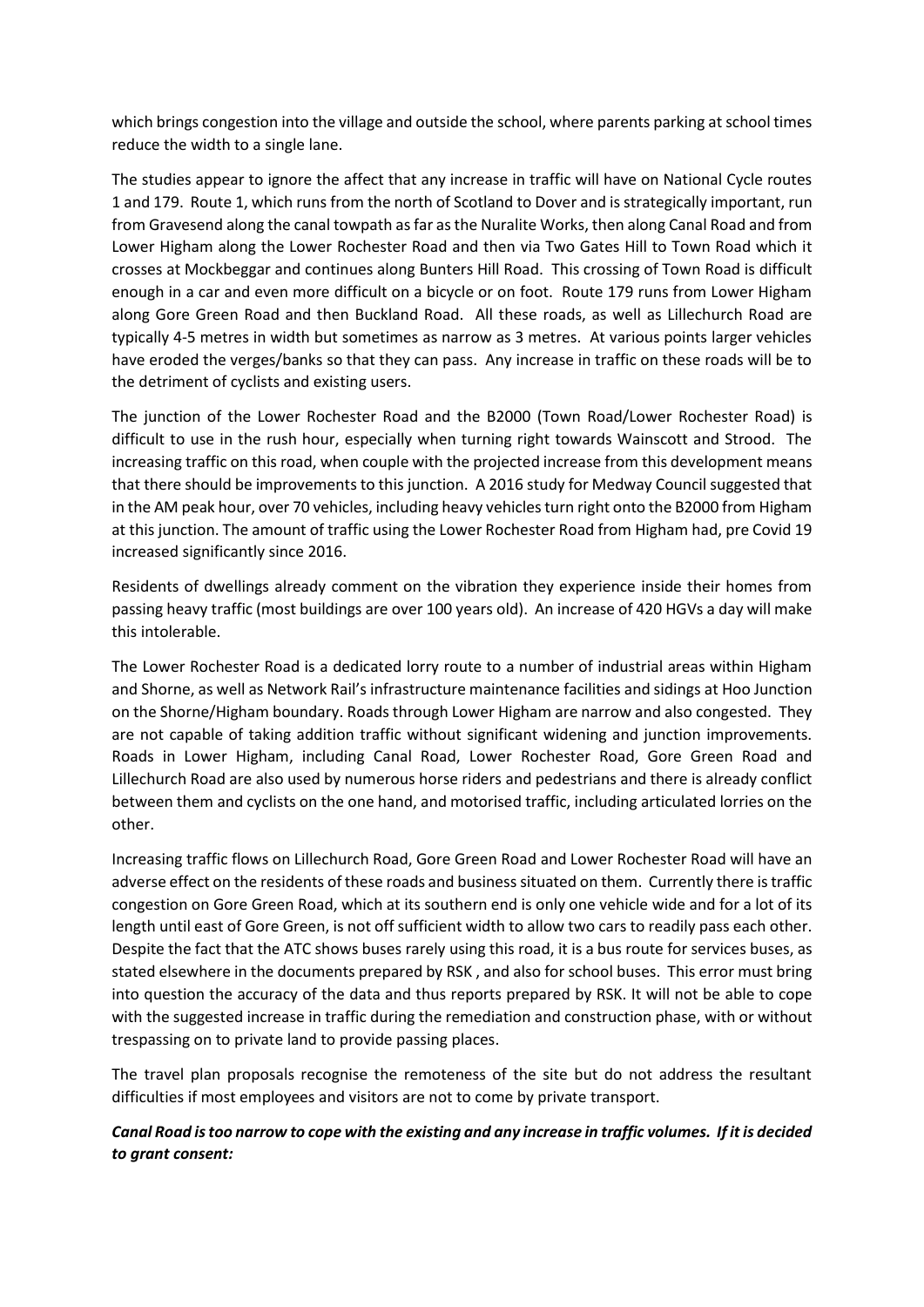- *1) The applicant should be required to widen the public highway part of Canal Road from the western end of the residential buildings to the start of the private road. The private road should be wide enough for two articulated lorries for a minimum of 100m from the boundary with the public highway.*
- *2) In order to safety accommodate vehicles, cyclists and pedestrians, Canal Road should have a separate pavement and cycleway.*

*The travel plan is predicated on a shuttle bus to Higham station. Unless the bus service to Lower Higham is to be significantly improved on a permanent basis (ie not just 3 or 5 years), any consent should require the shuttle bus should be extended to the Falstaff PH so that there is a link with the main buses from Gravesend to the Medway Towns. The shuttle bus must be a long term requirement (eg 15 or 25 years as a minimum).*

*The study should consider traffic movements at the junctions of Town Road with the Lower Rochester Road and Lillechurch Road, and suggest significant upgrades and improvements to these junctions. Given the dramatic increase in traffic volumes on these rural roads, additional works are needed to take account of the requirements of users of the National Cycle Route, pedestrians and horse riders using the roads in Lower Higham. All improvements should be implemented as a condition of any consent.*

*The applicant should be required to widen Lower Rochester Road, especially from Sandhill Lane to Chequers Street (including reducing the height of the field at the junction) so that it has room for two way traffic and cyclists and pedestrians; and vehicles can go from Lower Rochester Road into Chequers Street safely.* 

*The proposed roundabout will not solve the problem at this junction due to the volume of traffic. Any on-street car parking removed (either physically or by additional restrictions) must be provided elsewhere within a 2 minute walk of the properties concerned.*

*The proposed reorganisation of the Canal Road, Chequers Street, Church Street, Lower Rochester Road junction with a roundabout is inappropriate in this Conservation Area.*

*A weight limit should be imposed for School Lane, Forge Lane and Villa Road of 3.5 tonnes except for buses, council refuse vehicles and vehicles delivering to premises within the restricted area.*

*Construction and remediation materials should be delivered to the site by rail.*

*The increase in traffic after the construction phase is predicted to be over 3 times current levels. This is an unacceptable increase in the volume of traffic and,* **on its own***, is sufficient reason to refuse the permission sought.*

## **Proposed Development**

The application and its supporting documents state that it is an increase on the existing covered area and states that only about 20% of the current space is currently in use. The remainder of the area therefore appears to be abandoned. Any replacement or rebuilding should be limited to replacing the currently used floor space.

The existing car park at the entrance to the site used by walkers and others should not be removed as part of the development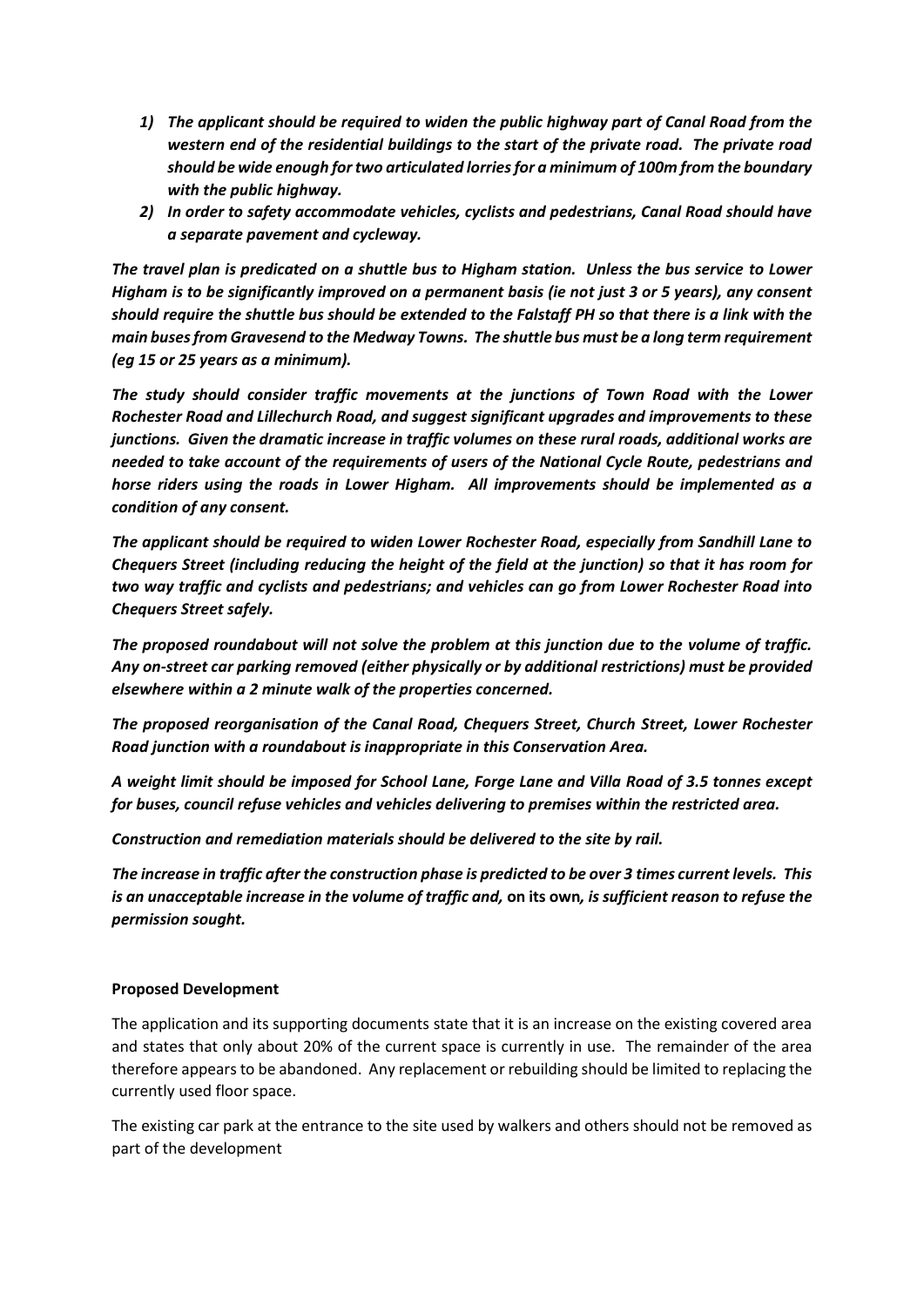The development also refers to the need to properly contain the tipped asbestos so that it is not a health hazard. The applicant damaged the current containment of most of the tipped area by its own negligence and Gravesham Borough Council and the Environment Agency should exercise their duty to force remediation of this damage before any planning consent is granted. Any consent should then address further remediation not only of the site but also that part of Canal Road owned by the applicant, which appears to be supported on tipped asbestos.

The footprint of any new buildings and yardage/ open storage areas should remain within the existing developed area and should not encroach on the areas previously used for tipping asbestos, ponds, etc. Although the application states that it is for 11 Units, plus an office block, this is misleading as each 'Unit' is a building designed to be subdivided and multilet for industrial or warehouse use so there will be many business units. For example, 18/171/04 appears to show that "Unit C" actually forms 12 separate premises.

Based on the Government's website, we appreciate that the applicant has Permitted Development rights but these are limited to

- Any building within 10 metres of the curtilage must be no more than 5 metres high
- Development must be within the curtilage of an existing industrial building or warehouse
- Gross floor space must not exceed:
	- o 110% of the original building or 500 square metres (whichever is lesser) on designated land
	- o 125% of the original building or 1,000 square metres (whichever is the lesser) on a site of special scientific interest
	- o 150% of the original building or 1,000 square metres (whichever is the lesser) in all other cases
- No development to come within 5m of the curtilage boundary
- No development within the curtilage of a listed building
- On designated land any new, extended or altered buildings to use materials similar in external appearance to those used for existing industrial building or warehouse
- Developments that would reduce space available for parking or turning vehicles are not permitted development
- Any new, extended or altered industrial building must relate to the current use of the original building, the provision of staff facilities or for research and development of products or processes
- Any new, extended or altered warehouse must relate to the current use of the original building or the provision of staff facilities
- No new, extended or altered building to provide staff facilities:
	- o Between 7pm and 6.30am, for employees other than those present at the premises of the undertaking for the purposes of their employment
	- $\circ$  At all, if a notifiable quantity of hazardous substance is present

The application therefore does not comply with these rights and is a completely fresh application because

- The proposals increase the total floor area by more than 1,000 sq. metres
- The proposals use different materials for external cladding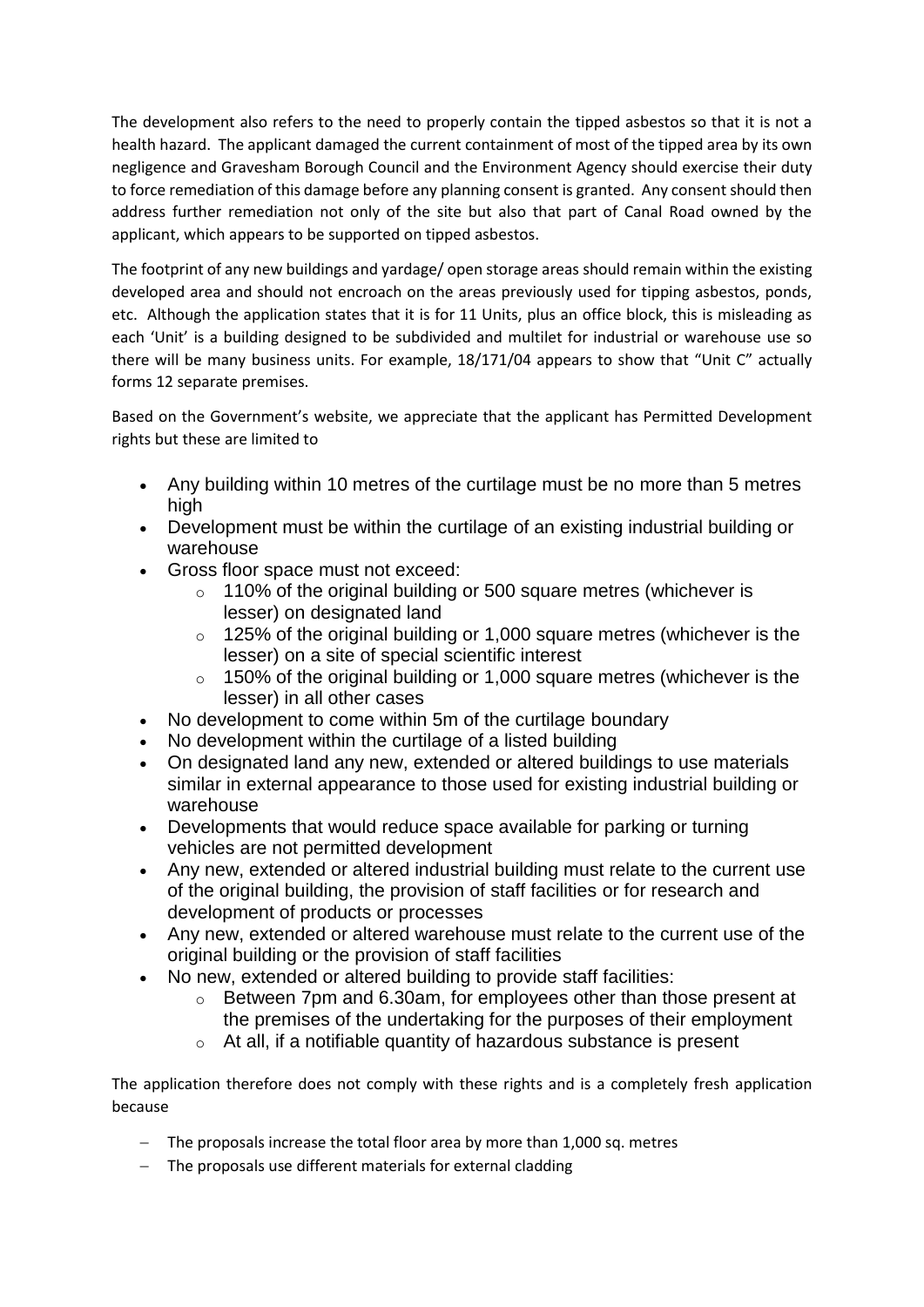- The location and heights of some of the development on the site infringe the above limits
- $-$  The replacement buildings would be put to a different use.
- $-$  The existing use of most of the buildings has been abandoned and so any use would be a new use
- Curtilage in planning terms is different to legal ownership and we submit that the tips, ponds and other undeveloped areas do not form part of the curtilage
- The above permitted rights do not appear to include the proposed separate office building

### *The proposals do not comply with any permitted development rights and should be rejected*

*Any redevelopment should be limited to replacing the buildings which are currently in beneficial use for this non-conforming use in the Green Belt and next to ecologically important areas.*

*Gravesham should use its separate powers to enforce the remediation and safe containment of the asbestos and other ground and air pollutants on the land owned by the applicant and should not rely on an unacceptable planning consent to facilitate this.*

*The existing car parking area used by walkers and others visiting the SPA should not be removed (it is shown as being planted with trees despite being an area of asbestos tipping) but remain in its current use.*

### **Landscape, environment, Ecology**

The site is within Green Belt and next to ecological sites of national and international importance - SSSI, Ramsar, and the Thames Estuary and Marshes Special Protection Area (SPA), there should be no interference with the supporting areas for these wildlife areas, not only the direct feeding areas but the areas which provide habitats and food for insects, small mammals, etc., which provide the food for certain species, which the special designations are designed to protect. Increasing lighting, building heights, building spread and reducing undeveloped/unused areas, etc will all be to the detriment of the existing wildlife. The effect on wildlife should be considered before any mitigating measures are taken into account.

The removal of a tree in the Lower Higham Conservation Area in order to form the roundabout is also unnecessary.

In order to protect wildlife, both during and after construction, the use of the site should be limited to 07:00 – 18:00 Monday to Friday. All use should be prohibited on Sunday.

Security lighting should be designed so as not to escape from the developed area and all other lighting exstinguished outside working hours.

*Light noise and air pollution together with reducing the 'green areas' with the application site are all detrimental. The development as planned will be to the adversely affect the adjoining Ramsar, SPA and SSSI and will not do anything to enhance the Green Belt in this location.* 

*The proposals will lead to unacceptable increase in night time light pollution to the detriment of wildlife and the designated Ramsar, SPA and SSSI.*

*Controls need to be introduced to restrict the hours of use to mitigate the effect of the substantial increase in the use of the site.*